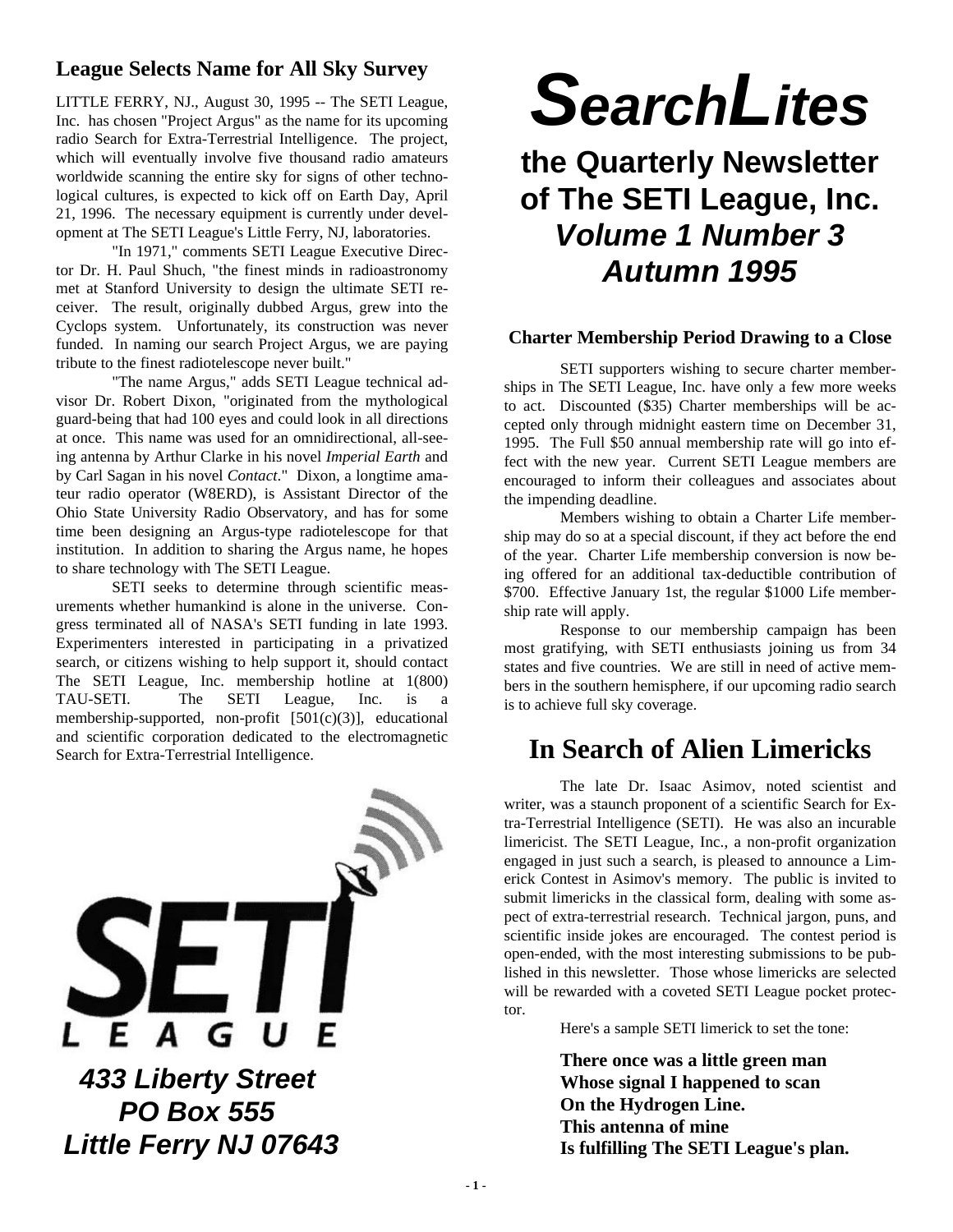## *Technical Feature* **Indistinguishable From Magic**

"Any sufficiently advanced technology," wrote science fiction giant Arthur C. Clarke some years ago, "is virtually indistinguishable from magic." This acknowledgment of our own technological immaturity has subsequently become known as Clarke's Law, and is one basis for Shklovskii's and Sagan's Assumption of Mediocrity which underlies so much SETI research. SETI League President Richard Factor has proposed an interesting corollary to Clarke's Law: "Any sufficiently advanced modulation scheme is virtually indistinguishable from noise."

At the recent Central States VHF Conference, NASA geophysicist Dr. Thomas A. Clark alluded to Factor's corollary in expressing a healthy skepticism as to the viability of SETI in general, and amateur SETI in particular. "How can we hope to detect them," Tom asked, "if we don't even know what form their signals might take?" He points to the primary use of the Water Hole frequencies by human civilization, spread-spectrum Global Positioning Satellites, and wonders whether technology such as ours could even detect such signals at a distance, let alone recognize them as being of intelligent origin.

Over the past few years Kent Britain of the North Texas Microwave Society has done quite a bit of analysis of spread-spectrum signals, especially with respect to their growing presence in the shared 33 cm amateur band. Proponents of wireless LANs in this part of the spectrum tout their inherent security. Kent questions these claims, and with good reason. He has demonstrated how, with simple components (filters, amplifiers and double-balanced mixers), the spreading signal can be canceled, effectively decoding spread-spectrum without the key. This being the case, what's the problem with detecting SETI signals?

The problem is that the signals with which Kent has been working are a known entity. They are unmistakably strong, and their general format is known to us *a priori*. None of this is true of the interstellar communications we hope to intercept. Perhaps Tom Clark is right -- there are just too many variables.

Might digital signal processing help? The primary DSP tool employed in SETI and elsewhere is the Fast Fourier Transform. It can dig coherent signals out of the noise, offering tens of dB of processing advantage. But to implement FFT in our computers, we must make some *a priori* assumptions about the nature of the signals being detected. Are these assumptions valid for SETI?

At Ohio State University, Professor Chuck Klein is working with an alternative to the Fourier Transform, the Karhunen-Loeve. An adaptive transform, the KLT makes no assumptions whatever about the nature of the signal being detected. In computer simulations, it appears to work well with all types of signals, particularly complex ones. Klein's work is yet another example of the type of breakthrough thinking which can not only make SETI viable, but which can spin off to practical applications we cannot begin to imagine. And that, after all, is a major justification for SETI, magic notwithstanding.

#### *Component Watch* **Hewlett-Packard GaAs MMICs**

Those SETI League members interested in constructing their own microwave equipment should be aware of three Gallium Arsenide (GaAs) microcircuits developed by Hewlett-Packard Company, primarily for use in GPS, Personal Communications Service, and other wireless RF applications. These Monolithic Microwave Integrated Circuits (MMICs) are small, broadband gain blocks in plastic Surface Mount packages; are relatively low in noise, with 50 ohm input and output impedances.

Model MGA-87563 is a two-stage, low-noise RF amplifier MMIC, designed for use in the 0.5 to 4 GHz range at a nominal gain of 12.5 dB. MGA-86563 is a three-stage version, offering higher gain of typically 21.8 dB. Both components claim 1.6 dB noise figure, and can operate from +5VDC power supplies. Their SOT-363 surface mount package is quite small (requiring a magnifying glass and small tweezers for placement on printed circuit boards), and the leads are spaced only 0.026 inches apart, requiring great skill in soldering. A 25 watt, small grounded-tip soldering iron, temperature controlled at 650 degrees F, is recommended. You may also have to work under a ring-fluorescent magnifying lamp, and steady hands are a must. Nevertheless, these low-cost components are ideal as gain blocks in SETI receivers, or as preamps ahead of commercial receivers (see below).

The MGA-86576 is the same circuit as the MGA-86563, but encased in a 70-mil round ceramic Micro-X surface mount package. This MMIC is far easier to work with than the SOT-packaged devices, but is priced in the \$8.00 region. SETI League engineers have prototyped a Water Hole LNA with this device. The test circuit measured a flat 23 dB of gain from 1.2 to 1.7 GHz, with more than 40 dB reverse isolation and under 150 K noise temperature. VSWR is less than 2:1. This amplifier will be offered in kit and assembled form in the near future; stay tuned for further information.

#### *Hardware Corner*

## **ICOM 7000 Series Receivers**

At this writing, work continues on the proposed SETI League Water Hole Converter Kit. Meanwhile members have been asking for recommendations of suitable off-the-shelf equipment. Here are some possibilities for those who just can't wait, or prefer not to roll their own.

The ICOM model 7000 is an all-mode, synthesized VHF and UHF receiver tuning 25 to 2000 MHz. The SETI League is currently using an ICOM 7000 in its demonstration station. This is the receiver which was recommended by NASA SETI scientist Dr. Kent Cullers (WA6TWX) a number of years ago as being ideal for ham SETI. It contains AM, NBFM, WBFM, USB and LSB detectors, with an audio output suitable for driving most any baseband Digital Signal Processor which the SETI enthusiast may care to employ. The model has been largely replaced by the model 7100, which boasts similar capabilities, except that reception of the 800 - 900 MHz cellular telephone band has been inhibited.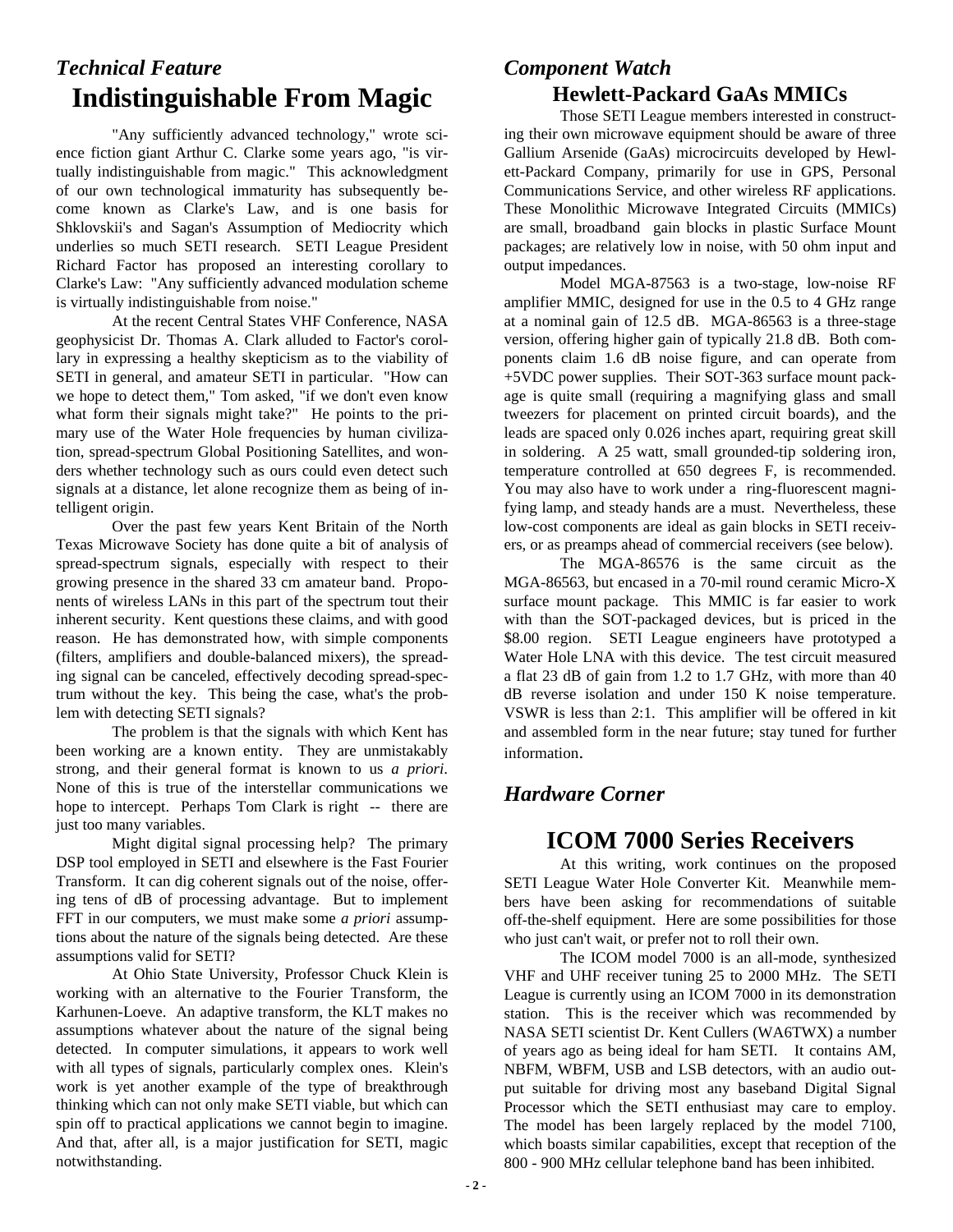The ICOM 7100 is currently available from amateur radio equipment suppliers for around \$1700 US. Used ICOM 7000's are occasionally found at hamfests and electronics swapmeets. Because of its unrestricted frequency coverage, the 7000 is in great demand, often selling for a higher price than a new 7100. For further information about either of these receivers, contact ICOM America at (800) 872-4266.

# **Conference Calendar**

SearchLites' readers are apprised of the following conferences at which SETI-related information will be presented. League members are invited to call headquarters at (201) 641-1770, or email info@setileague.org, to obtain further details. Members are also encouraged to send in information about upcoming events of which we may be unaware.

**September 30, 1995:** Mid-Atlantic VHF Conference, Horsham PA, sponsored by Mt. Airy VHF Radio Club. Contact John Sorter, (610) 584-2489.

**October 6 - 8, 1995:** AMSAT Space Symposium, Orlando FL. Contact AMSAT Headquarters, (301) 589-6062.

**October 27 - 29, 1995:** Microwave Update '95, Arlington TX. Contact Kent Britain, (214) 660-2840.

**November 17 - 19, 1995:** Philcon '95, Philadelphia PA. Contact PSFS Hotline, (215) 957-4004, or email philcon@netaxs.com.

**December 15 - 17, 1995:** Winter Solstice Regional Gathering, Central Pennsylvania MENSA, Lancaster PA. Contact Muriel Hykes, (717) 321-6137.

**January 12 - 14, 1996:** Arisia '96, Boston MA. Contact (617) 371-6565, or email info@arisia.org.

**January 31 - February 1, 1996:** Second International Conference on Optical SETI, at Photonics West 1996, San Jose CA. Contact Dr. Guillermo A. Lemarchand, email lemar@seti.edu,ar; or Dr. Stuart A. Kingsley, email skingsle@magnus.acs.ohio-state.edu.

**February 8 - 13, 1996:** AAAS, Baltimore MD. Includes the Second Annual Bruno Dinner on February 10th. Contact Dr. Lori Marino, email lmarino@biology.emory.edu.

**March 15 - 17, 1996:** Lunacon '96, Rye Brook NY. Contact lunacon@lunacon.org.

**April 5 - 7, 1996:** Balticon XXX, Baltimore MD. Contact (410) JOE-BSFS, or email bsfs@access.digex.net.

**May 17 - 19, 1996:** Dayton Hamvention, Dayton OH. Contact Tom Holmes, Forman Chairman, (513) 667-5990.

**May 23 - 27, 1996:** International Space Development Conference, New York NY. Contact Greg Zsidisin, email 71055.2110@compuserve.com.

**July 1 - 5**, **1996:** Fifth International Bioastronomy Symposium, Capri Italy. Contact Dr. Dan Werthimer, email danw@ssl.berkeley.edu**.**

**August 29 - September 2, 1996:** L.A. Con III / 1996 Worldcon, Anaheim CA. Contact info@lacon3.wsfs.org.

**August 28 - September 1, 1997:** Lonestarcon 2 / 1997 Worldcon, San Antonio TX. Contact isc2@io.com.

**August 5 - 9, 1998:** Bucconeer / 1998 Worldcon, Baltimore MD. Contact baltimore98@access.digex.net.

# *Editorial* **The Knowledgeable Layman by H. Paul Shuch, Executive Director**

At a recent conference in Glasgow, I had the honor (no, make that honour) of sharing the podium with one Martyn Fogg, a gentleman previously known to me only by reputation. And reputation can be deceiving. I had rather expected Fogg, a preeminent authority on terraforming and author of the first college textbook on the subject [*Terraforming - Engineering Planetary Environments*, 1995, SAE, ISBN 1-56091-609-5] to be a bent and graying, stodgy and stuffy Cambridge don. Instead, I found myself greeted by a young, witty, dynamic (though somewhat shy) and nerdy enthusiast. But that wasn't the only surprise. Martyn, it turns out, is not an astronomer, astrophysicist or engineer by trade. Rather, he is . . . a dentist!

How does someone with no advanced degrees in the physical sciences establish himself at the forefront of SETI research? How can a dentist survive the peer review process, his articles gracing the pages of such respected, juried publications as the *Journal of the British Interplanetary Society*? If I had the answers to those questions, I'd bottle and sell them. Instead, I can only observe, somewhat incredulously, that it can and does happen.

Every few days I receive letters, or email, from enthusiastic SETI supporters wishing to make a technical contribution. Often they say "I'd like to take part in your sky survey, but I have no formal background in astronomy" (or microwave, or physics, or whatever). "Can I still participate?" My stock answer has been, "they also serve who merely pay their dues." After meeting Martyn Fogg, I'm reassessing that answer.

The SETI enterprise is, by its very nature, highly interdisciplinary. The seven factors of the Drake equation encompass knowledge (or ignorance) of astronomy, physics, chemistry, biology, philosophy, psychology, sociology. Although those of us with background in a particular discipline tend to believe that ours are the specific skills crucial to SETI success, in truth the specific requirements of the search are no more precisely known than is the solution to Drake's equation. The crucial element may well be described as a sense of wonder. Though some of us will continue to trod the known path, we seek others, newcomers who will approach problems from the novel perspective of the knowledgeable layman.

SETI will succeed or fail on the strength of its support base. This is true economically, but also intellectually. We need participants from a wide variety of disciplines. The next major breakthrough, whatever it may encompass, will likely be made not by the radioastronomer, but rather by the butcher, the baker, the candlestick maker. Or even the knowledgeable dentist.

#### *SETI League Members Note:*

*SearchLites* is *your* newsletter. Letters, guest editorials and technical contributions from members are always welcome.Please share your thoughts and experiences.